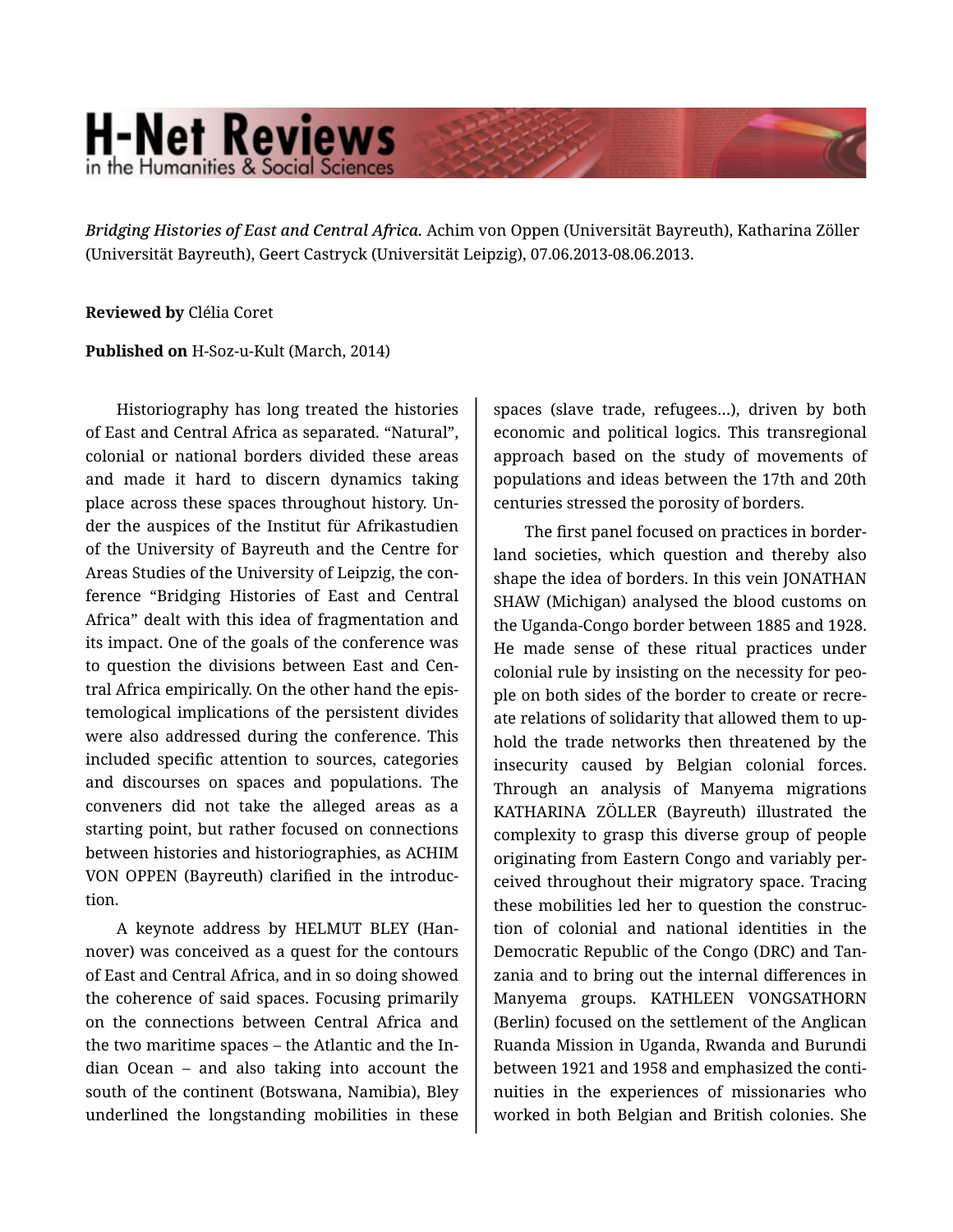also highlighted that the challenge of finding ade‐ quate historical material strengthens the percep‐ tion of discontinuity in the history of this mission. ALOYS TEGERA (Goma) closed this panel with a presentation on the regional stakes around the oldest national park in Africa, the Virunga Nation‐ al Park. The preservation of the mountain gorilla, the exploitation of oil and respect for local liveli‐ hoods and communities all play into the first cross border cooperation between Rwanda, Ugan‐ da and the DRC. As discussant to this panel HENRI MEDARD (Paris) underlined that borders had nev‐ er prevented the circulation of men, practices and knowledge. He also stressed that all the presenta‐ tions had shown that the transformations of social identities were less due to borders than to mobili‐ ty.

"Shifting delineations of East/Central Africa" was the topic of the second panel. MATTHEW UNANGST (Philadelphia) illustrated the percep‐ tion of African space in the German colonial imag‐ inary through the study of the expeditions of Wissmann and of Peters between 1888 and 1890. He showed how borders based on this imaginary were put in practice, mainly through the construction of a dividing line between Arab settler zones and 'African' zones, reaching quite far into the African interior. The paper of JULIA VERNE (Frankfurt-am-Main) took the Indian Ocean as vantage point basically asking how far the Indian Ocean world reaches. She considered the connec‐ tions between "coast" and "hinterland" through the settlement of Arab traders in East Central Africa. Comparing the exhibitions of the Congo Museum and the later Royal Museum for Central Africa in Tervuren, MAARTEN COUTTENIER (Ter‐ vuren) tried to make sense of what these repre‐ sentations and collections said about the geographical and historical borders set by Belgian colonialism. Setting a (Belgian) Central Africa apart and denying an African history before the coming of the Europeans went hand in hand in the museum policies. In her role of discussant MARCIA WRIGHT (New York) underlined the cul‐

tural borders and conflicts which put the sup‐ posed holders of a "superior civilization" or so‐ phisticated culture (the Arabs from the coast, the Europeans) in contrast to those who were consid‐ ered to have neither history nor prestige (the Africans).

The first day of the conference ended with a round table gathering Maarten Couttenier, Henri Médard, Marcia Wright and ABDUL SHERIFF (Zanzibar). An inspiring discussion actively en‐ gaged the whole audience. The separation be‐ tween East and Central Africa in sources and re‐ search practices was addressed in an introspec‐ tive way, talking about the own research experi‐ ences, career paths and methodological choices. The discussion also went into the conservation of archives and into the careful handling of cate‐ gories used in the sources, oral as well as written and in many different languages.

SHERYL MCCURDY (Austin) opened the third panel titled "Swahili, Islam and Identity" with a paper on the Manyema and the religious associa‐ tion life in Ujiji. She explained the mechanisms of association building by people who compensate their lack of local roots with kinship relations and Islam. GEERT CASTRYCK (Leipzig) analysed the Is‐ lamization process of uprooted people confronted with political and economic challenges. Islam pro‐ vided a path towards integration to newcomers in town, who eventually constructed a trans-local culture that was both East and Central African. In her presentation ASHLEY LEINWEBER (Missouri) explained how Islam, brought to Eastern Congo in the 19th century, was marginalized under Belgian colonial rule. Nevertheless the Muslim communi‐ ty developed through interactions with Muslims of other countries. She also underlined that Mus‐ lims made claims for the Congolese Muslim mi‐ nority during Congo's many postcolonial conflicts. As discussant to this panel Katharina Zöller stressed the role of Islam as a connecting factor between East and Central Africa especially in an urban context. A comparison can also be made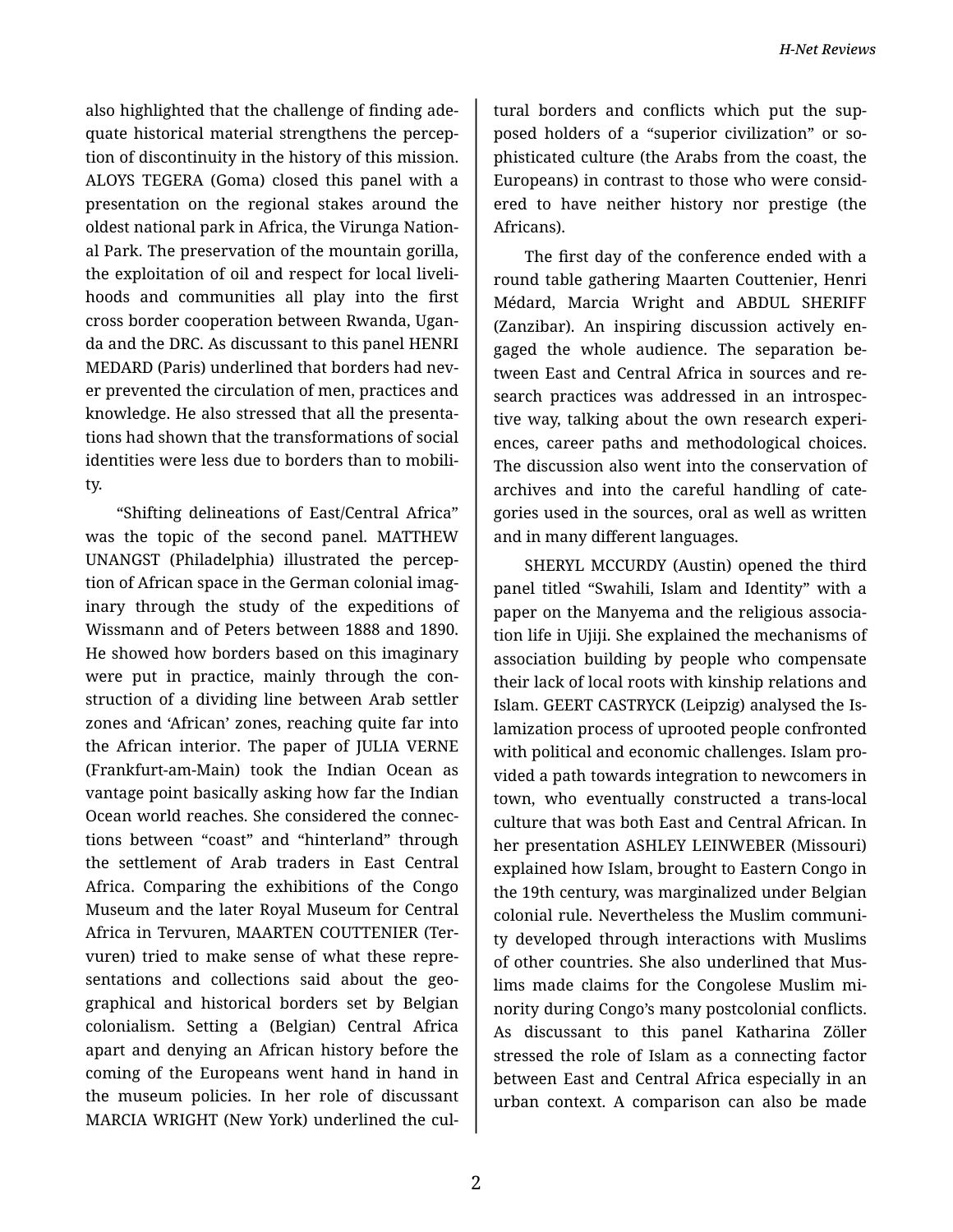with similar processes in the Swahili city-states which had always integrated newcomers from the sea and the hinterland and where Islam played a role of integration.

In the fourth panel, "Migration and Host Soci‐ eties", STEPHEN ROCKEL (Toronto) discussed the mobility of societies in Western Tanzania in the 19th century in the context of a mobile economy from coast to coast. Among these migrants Tutsis built up patron-client relations with the Nyamwezi and Arabo-Swahili traders of Nyamwezi, which first led to transformations in the agro-pastoral economy and then to the emer‐ gence of new multi-ethnic communities in the re‐ gion. JILL ROSENTHAL (Atlanta) investigated the migrations between Rwanda and Tanzania (Ndera district) in order to understand how migrants were eventually perceived as refugees by the end of the 1950s. Her focus was on the contingency of identities in a context of migration. JULIA SEIB‐ ERT (Cairo) discussed the relocation of thousands of workers from Ruanda-Urundi to Katanga in or‐ der to work for the Union Minière du Haut Katan‐ ga at the end of the 1920s. She showed that this group of workers, largely forgotten in historiogra‐ phy, gradually became a well organized labour group and a model for skilled workers. In the dis‐ cussion Sheryl McCurdy underlined the creation of new economic processes as well as the role of mobility and interactions in the redefinition of identities.

The conclusions of the conference were intro‐ duced by MILES LARMER (Sheffield) and Helmut Bley. Larmer emphasized the idea that borders have always been crossed and that if the colonial demarcations transformed or reoriented existing exchanges, they did not make them disappear. The construction of borders led to the recasting of social identities, but these had never been fixed and always adapted to their specific historical context. Moreover Larmer stressed the normality of mobility, which for good reason appeared in all the contributions. Bley wondered what particular

societies would allow us to study in depth these connections and mobility for the whole East and Central African region. He further paid attention to the postcolonial period showing how national elites tried to manipulate the identity of transna‐ tional groups and to control territory and mobili‐ ty.

This conference cast a stimulating light on border issues in Africa and has relevance not only for historians working on the region under scruti‐ ny. The dialogue between empirical case studies and epistemological thoughts enabled fruitful de‐ bates. The conference clearly managed to over‐ step the historiographical borders in East and Central Africa: firstly in underlining the multiplic‐ ity of borders and their superimposition; and sec‐ ondly in transcending the disciplinary divisions, gathering historians, anthropologists, geogra‐ phers – however all of them dealing with histori‐ cal sources and their accompanying methodologi‐ cal problems.

To my liking, however, the debates could have been richer if other parts of Africa would have been integrated in the discussion. The focus was clearly on the zones where East and Central Africa – as variably understood – touch each oth‐ er. Other parts of East Africa, Central Africa and beyond, like for instance the interior of Kenya or the Horn of Africa, would provide fertile ground to uncover similar dynamics. Furthermore, the gendered nature of population mobilities was only cursory addressed – despite the participation of a specialist like Marcia Wright – whereas a more profound treatment of this aspect would have made the complexities and entanglements that were highlighted throughout the conference even more tangible.

#### **Programme**

## Friday, 7 June 2013 Achim von Oppen (Bayreuth) – Introduction

Helmut Bley (Hannover) – Keynote Address: Central Africa's changing regional orientations from 17th-20th Century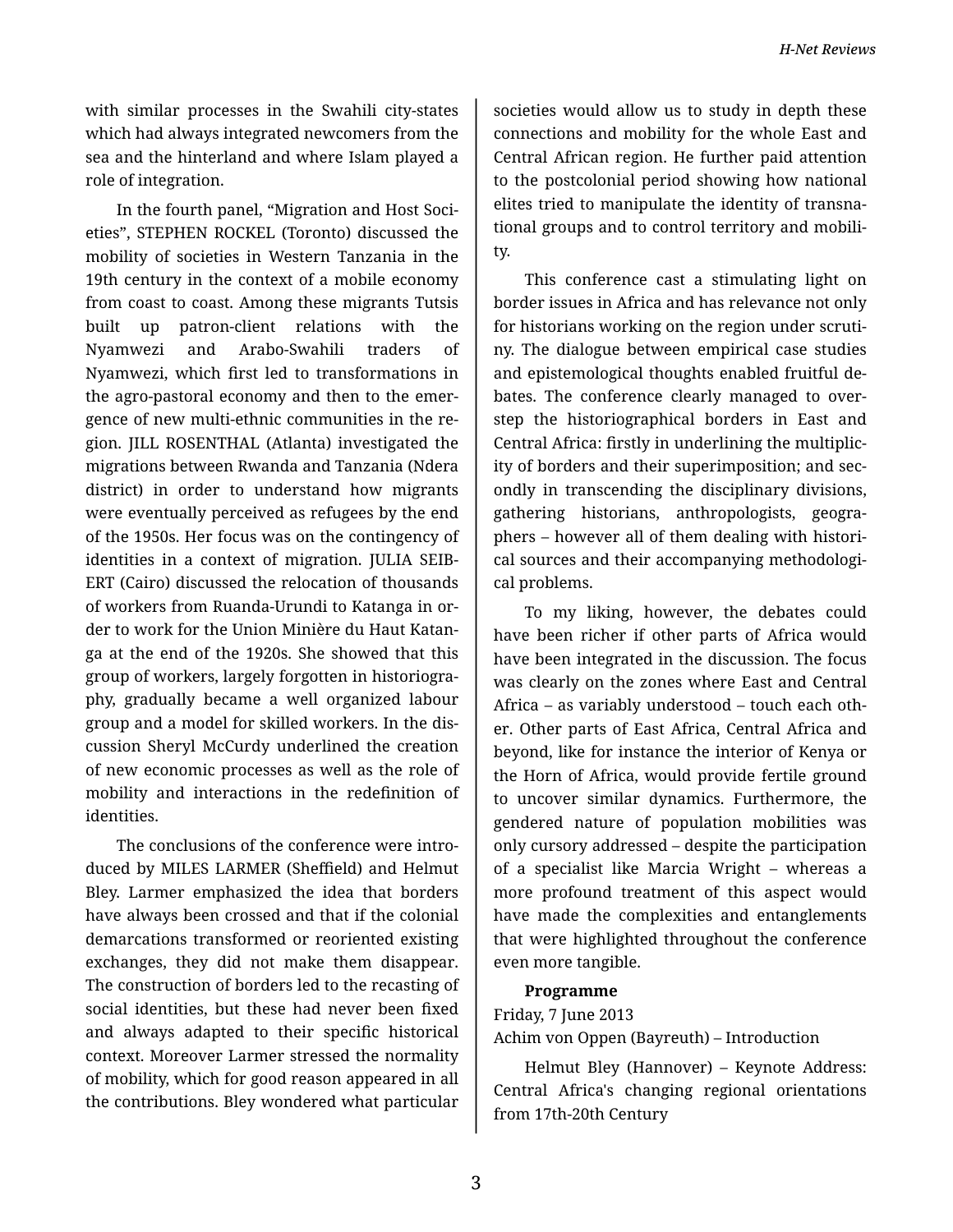*Panel 1: Bridging Borders* Chair: Abdul Sheriff / Discussant: Henri Médard

Jonathan Shaw (Michigan), Blood Customs: Sanguinary Kinship, Secret Associations and Illicit Trade on the Uganda-Congo Border: 1885-1928 Kathleen Vongsathorn (Berlin), 'In Spite of Opposi‐ tion': Crossing Borders with the Ruanda Mission, 1921-1958

Katharina Zöller (Bayreuth), Crossing Multiple Borders: the 'Manyema' in Colonial East Central Africa

Aloys Tegera (Goma), Nature protection and com‐ munity survival: the case of Virunga National Park in the Albertine Graben

*Panel 2: Shifting Delineations of East / Central Africa*

Chair: Ashley Leinweber / Discussant: Marcia Wright

Matthew Unangst (Philadelphia), Writing the Divide between East and Central Africa: German Accounts of the Bushiri Rebellion and the Emin Pascha Expedition of 1888-1890

Julia Verne (Frankfurt), Where does the Indian Ocean end? Tracing coastlines in the Tanzanian hinterland

Maarten Couttenier (Tervuren), The Representa‐ tion of East and Central Africa in the History Rooms of the (Belgian) Congo Museum (Royal Mu‐ seum for Central Africa)

*Round Table: Research Traditions and Sources in East / Central Africa* Chair: Achim von Oppen

Maarten Couttenier (Tervuren), Henri Mé‐ dard (Paris), Abdul Sheriff (Zanzibar), Marcia Wright (New York)

Saturday, 8 June 2013

*Panel 3: Swahili, Islam & Identity*

Chair: Stephen Rockel / Discussant: Katharina Zöller

Sheryl McCurdy (Houston), Storm in a Teacup: Islam and Identity Politics in Western Tanganyika, 1908-1933

Geert Castryck (Leipzig), Submission of the Subju‐ gated: Living Islam in Colonial Bujumbura Ashley Leinweber (Missouri), A History of the Sur‐ vival of Islam in the D. R. Congo: From Swahili-Arab Roots to Colonial Repression and Beyond

*Panel 4: Migration and Host Societies* Chair: Sheryl McCurdy / Discussant: Aloys Tegera

Stephen Rockel (Toronto), The Tutsi and the Nyamwezi: The transformation of Agropastoral‐ ism in 19th Western Tanzania

Jill Rosenthal (Atlanta), From Migrants to Refugees: Identity Formation in Ngara District, Tanzania, 1959-1965

Julia Seibert (Cairo), Cultural Brokers, Revolution‐ aries or Outsiders? The impact of Rwandan mi‐ grant workers on Katanga's working cultures since the 1920s

Final Discussion & Conclusions Chair: Geert Castryck

Discussants: Miles Larmer (Sheffield), Helmut Bley (Hannover)